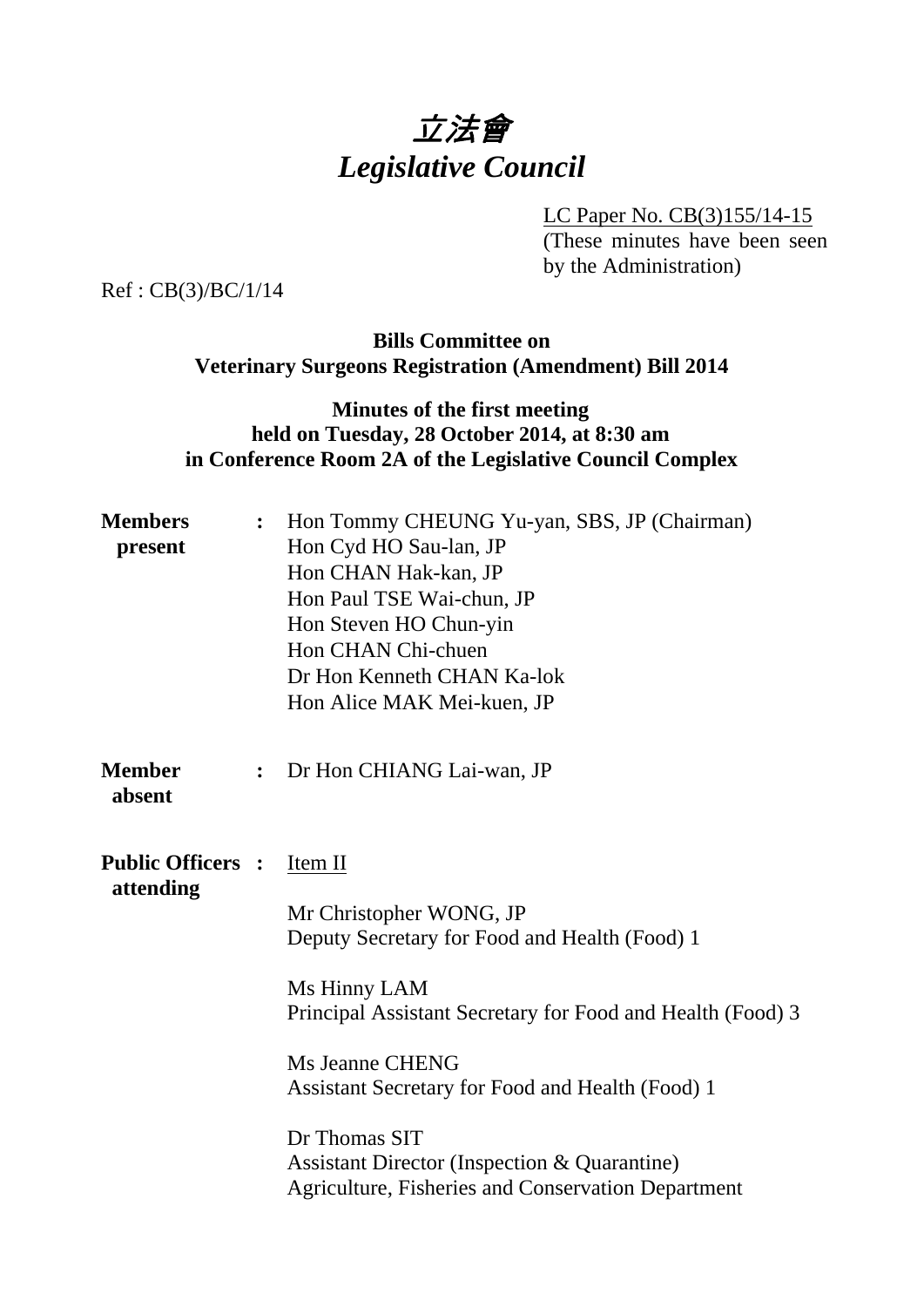|                               | Dr Michelle YEUNG<br>Senior Veterinary Officer (Technical Services)<br>Agriculture, Fisheries and Conservation Department |
|-------------------------------|---------------------------------------------------------------------------------------------------------------------------|
|                               | Mr Allen LAI<br><b>Senior Government Counsel</b><br>Department of Justice                                                 |
| <b>Clerk</b> in<br>attendance | : Mr Thomas WONG<br>Chief Council Secretary (3) 1                                                                         |
| <b>Staff</b> in<br>attendance | : Ms Wendy KAN<br><b>Assistant Legal Adviser 6</b>                                                                        |
|                               | Ms Doris LO<br>Senior Council Secretary (3) 2                                                                             |
|                               | Miss Meisy KWOK<br>Legislative Assistant (2) 6                                                                            |

#### Action

#### **I. Election of Chairman**

 Mr Tommy CHEUNG, the member who had the highest precedence, presided at the election of the Chairman of the Bills Committee and invited nominations for the chairmanship. Miss Alice MAK nominated Mr Tommy CHEUNG and the nomination was seconded by Mr Steven HO. Mr Tommy CHEUNG accepted the nomination. There being no other nomination, Mr Tommy CHEUNG was elected Chairman of the Bills Committee. Members agreed that there was no need to elect a Deputy Chairman.

## **II. Meeting with the Administration**

(LC Paper Nos. CB(3)797/13-14, LS77/13-14, CB(3) 87/14-15(02)-(05) and File Ref: FHB/F/6/12/12)

2. The Bills Committee deliberated (index of proceedings at **Annex**).

(*Post-meeting note*: The notes of the Administration's powerpoint presentation on the Bill (LC Paper No. CB(3) 101/14-15(01)) were issued to members vide Lotus Notes e-mail on 28 October 2014.)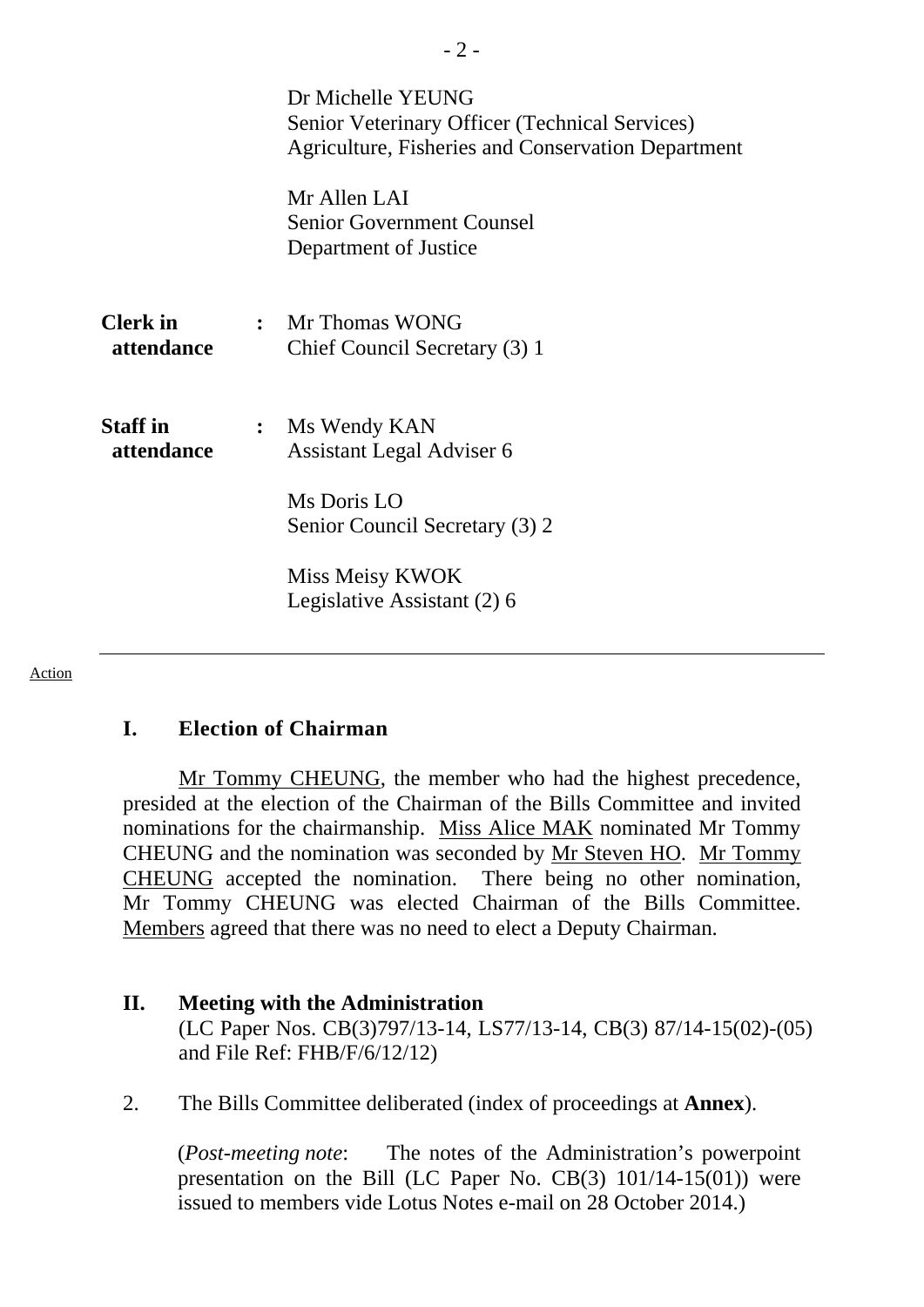Admin

#### Follow-up actions arising from the discussion

3. Members requested the Administration to provide the following information –

- (a) the composition of (i) overseas regulatory bodies comparable to the Veterinary Surgeons Board ("VSB") and (ii) local and overseas regulatory bodies in professions/industries other than the veterinary profession (such as the legal and accounting professions), including the ratio of appointed to elected members and the ratio of members of the profession to non-members of the profession;
- (b) given that from 2007 to 2011, VSB took on average 16 months to conclude a complaint received, (i) the average length of time taken by VSB to conclude a complaint from 2002 to 2006; (ii) the number of outstanding complaints up to the end of October 2014; and (iii) an assessment of how the handling of complaints could be expedited (including the length of time to be shortened, if any, for concluding a complaint) after implementation of the relevant measures under the Bill;
- (c) the background of lay members appointed to VSB since its establishment;
- (d) the existing staffing strength of the VSB Secretariat and an assessment of the need for additional staffing support (including legal advisers) to cope with the anticipated increasing workload following the implementation of the relevant measures under the Bill;
- (e) a comparison between the workflows in connection with the handling of complaints and conduct of disciplinary proceedings under the relevant provisions (such as section 18) of the Veterinary Surgeons Registration Ordinance (Cap. 529) before and after implementation of the relevant measures under the Bill; and
- (f) in connection with VSB's disciplinary proceedings, the practices adopted by other local and overseas professional regulatory bodies for conducting such proceedings, including whether the registered veterinary surgeons being complained of may opt for an open or closed hearing and their right to legal representation.

4. At members' request, the Administration undertook to report the progress of VSB's handling of complaints to the relevant Panel of the Legislative Council at regular intervals after the implementation of the measures under the Bill.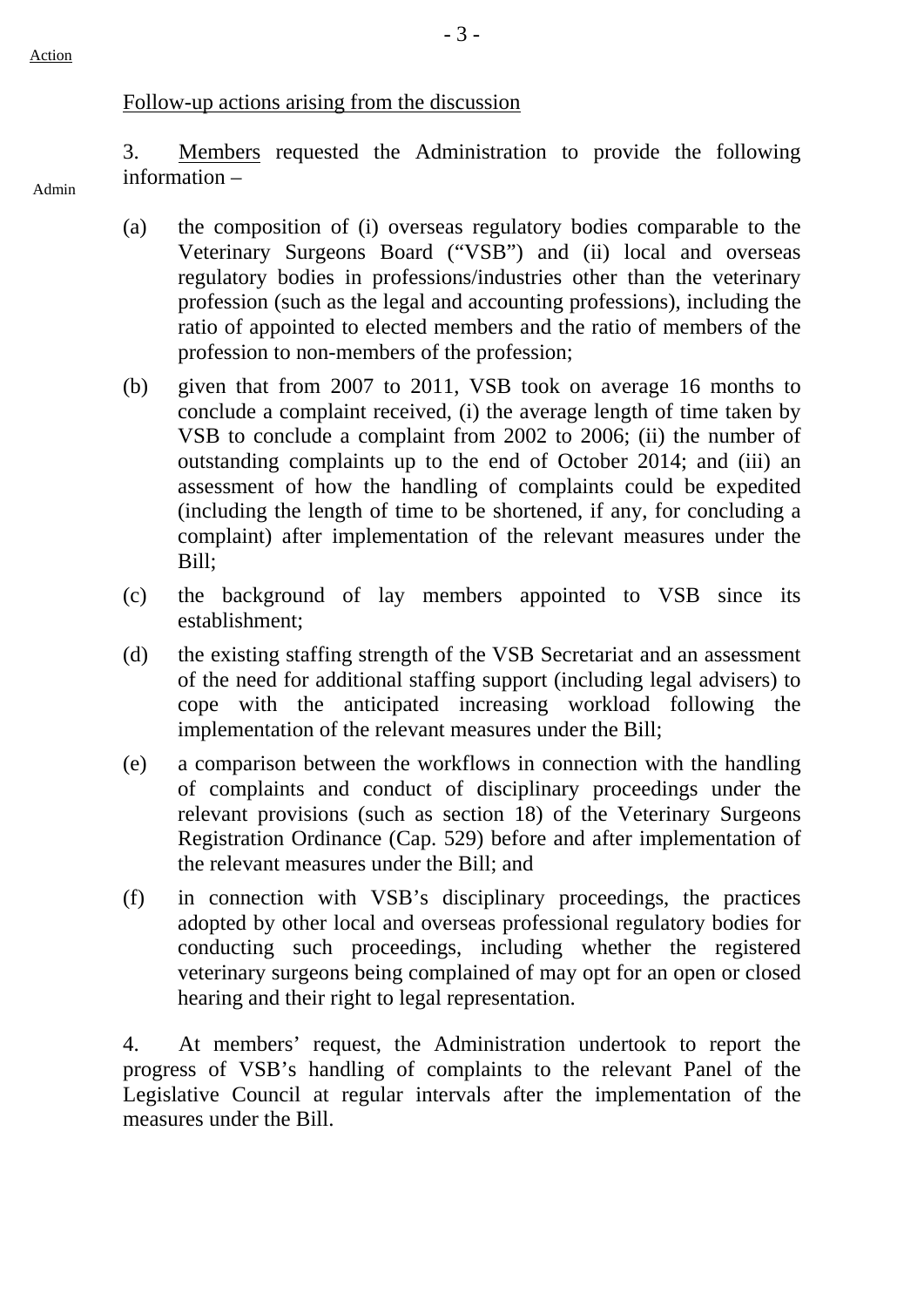#### **III. Any other business**

Invitation for public views and dates of subsequent meetings

5. Members agreed that the second meeting of the Bills Committee be held on Monday, 17 November 2014 from 10:45 am to 12:45 pm to receive views from deputations. Depending on the progress of meeting with deputations, the Bills Committee would continue the discussion on the Bill thereafter.

(*Post-meeting note*: A notice to invite public views on the Bill was posted on the Legislative Council Website on 29 October 2014, and letters were also sent to the 18 District Councils on 29 October 2014 to invite their views.)

6. Members also agreed that the third meeting of the Bills Committee be held on Tuesday, 2 December 2014 from 8:30 am to 10:30 am to continue the discussion on the Bill.

(*Post-meeting note*: Notice of and the agendas for the second and third meetings were issued vide LC Paper No. CB(3)102/14-15 on 29 October 2014.)

7. There being no other business, the meeting ended at 9:53 am.

Council Business Division 3 Legislative Council Secretariat 14 November 2014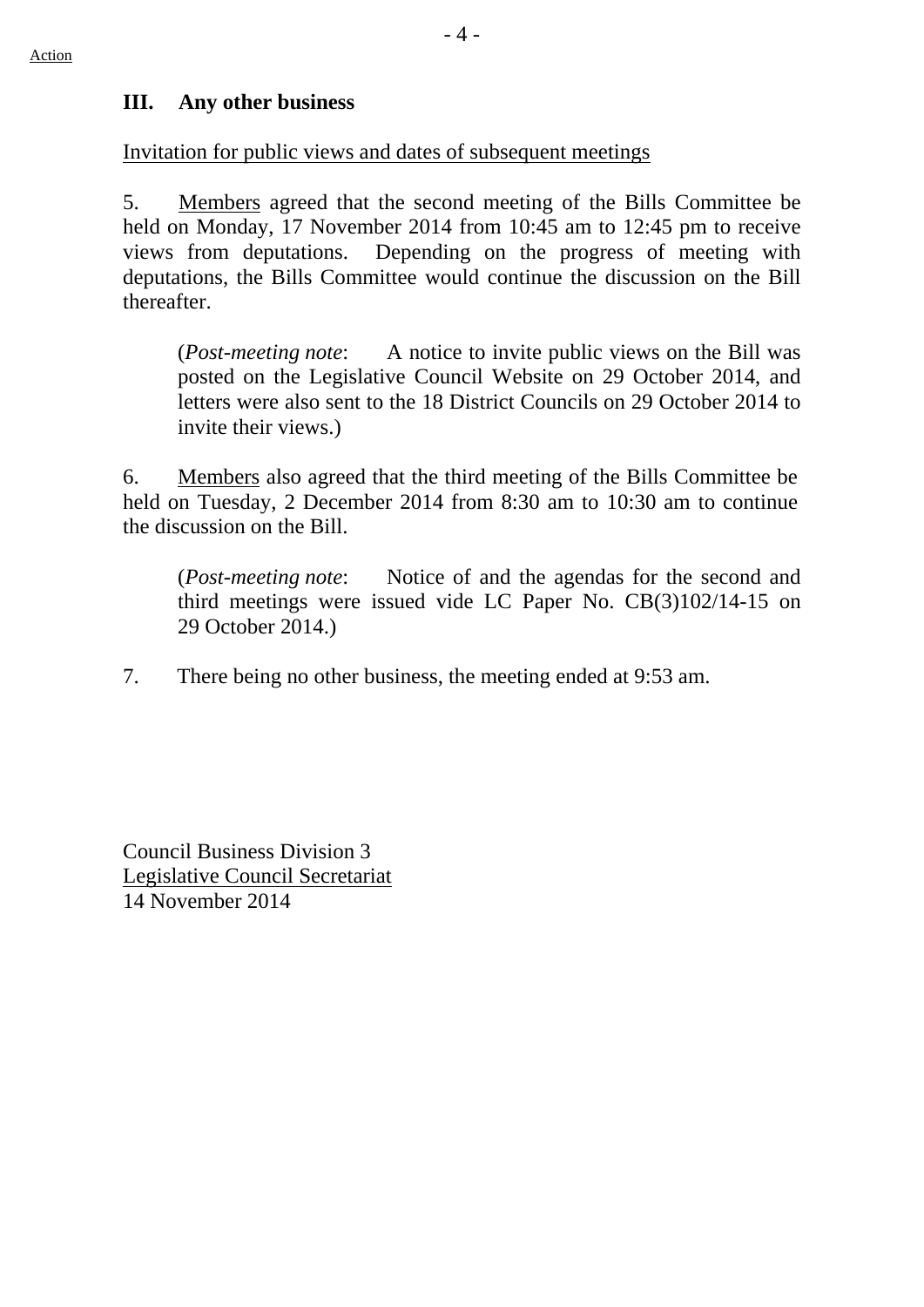## **Proceedings of the first meeting of the Bills Committee on Veterinary Surgeons Registration (Amendment) Bill 2014 on Tuesday, 28 October 2014, at 8:30 am in Conference Room 2A of the Legislative Council Complex**

| <b>Time</b><br>marker | <b>Speaker</b>                                                        | Subject(s)                                                                                                                                                                                                                                                                                                                                                                                                                                                                                                                                                                                                                                                                                                                                                                                                                                                                                                                                                                                                                                                                                                                                                                                                                                                                                                                                                                                                                                                                                                                                                                                                                                                                                                                                            | <b>Action</b><br>required |
|-----------------------|-----------------------------------------------------------------------|-------------------------------------------------------------------------------------------------------------------------------------------------------------------------------------------------------------------------------------------------------------------------------------------------------------------------------------------------------------------------------------------------------------------------------------------------------------------------------------------------------------------------------------------------------------------------------------------------------------------------------------------------------------------------------------------------------------------------------------------------------------------------------------------------------------------------------------------------------------------------------------------------------------------------------------------------------------------------------------------------------------------------------------------------------------------------------------------------------------------------------------------------------------------------------------------------------------------------------------------------------------------------------------------------------------------------------------------------------------------------------------------------------------------------------------------------------------------------------------------------------------------------------------------------------------------------------------------------------------------------------------------------------------------------------------------------------------------------------------------------------|---------------------------|
|                       | Agenda Item I - Election of Chairman                                  |                                                                                                                                                                                                                                                                                                                                                                                                                                                                                                                                                                                                                                                                                                                                                                                                                                                                                                                                                                                                                                                                                                                                                                                                                                                                                                                                                                                                                                                                                                                                                                                                                                                                                                                                                       |                           |
| $000131 -$<br>000246  | Mr Tommy CHEUNG<br><b>Miss Alice Mak</b><br>Mr Steven HO<br>Ms Cyd HO | <b>Election of Chairman</b>                                                                                                                                                                                                                                                                                                                                                                                                                                                                                                                                                                                                                                                                                                                                                                                                                                                                                                                                                                                                                                                                                                                                                                                                                                                                                                                                                                                                                                                                                                                                                                                                                                                                                                                           |                           |
|                       | Agenda Item II - Meeting with the Administration                      |                                                                                                                                                                                                                                                                                                                                                                                                                                                                                                                                                                                                                                                                                                                                                                                                                                                                                                                                                                                                                                                                                                                                                                                                                                                                                                                                                                                                                                                                                                                                                                                                                                                                                                                                                       |                           |
| $000247 -$<br>001520  | Chairman<br>Admin                                                     | The Administration's powerpoint presentation on the<br>Veterinary Surgeons Registration (Amendment) Bill 2014<br>("the Bill") (LC Paper No. CB(3) $101/14-15(01)$ ), with the<br>following highlights -<br>(a) expanding the membership of the Veterinary Surgeons<br>Board ("VSB") from 10 to 19 by (i) including an<br>additional six registered veterinary surgeons ("RVSs")<br>who would be elected by members of the veterinary<br>profession and (ii) increasing the number of lay<br>members representing the interests of persons utilizing<br>veterinary services from 2 to 5;<br>(b) maintaining the ratio of members who are RVSs to<br>non-RVSs on VSB at 2:1 ("the 2:1 ratio");<br>(c) extending the scope of the relevant provisions of the<br>Veterinary Surgeons Registration Ordinance (Cap. 529)<br>("the Ordinance") to cover scenarios under which the<br>Secretary for Food and Health ("SFH") might declare<br>the office of the Chairperson/an appointed member to<br>be vacant;<br>(d) streamlining the complaint-handling process so that the<br>preliminary investigation committee ("PIC") formed by<br>VSB could refer complaints directly to an inquiry<br>committee ("IC"), also formed by VSB, to conduct an<br>inquiry;<br>(e) increasing the number of persons sitting on a PIC from<br>2 to 3, one of whom being a non-RVS, and stipulating<br>that one of the three persons sitting on an IC had to be a<br>non-RVS; and<br>(f) empowering VSB to establish a panel of assessors, who<br>would not be VSB members and include not more than<br>12 RVSs and not more than six non-RVSs, to be<br>appointed to PICs and ICs so as to facilitate the<br>appointment of more PICs or ICs to cope with the<br>caseload. |                           |
| $001521 -$<br>002328  | Chairman<br>Miss Alice MAK<br>Admin                                   | Miss Alice MAK's concern about -<br>(a) whether the Administration would strengthen the<br>secretariat<br>support for VSB<br>expedite<br>its<br>to<br>complaint-handling process; and<br>(b) in the light of the proposed expansion of VSB's<br>membership, why the 2:1 ratio could not be adjusted to 1:1.                                                                                                                                                                                                                                                                                                                                                                                                                                                                                                                                                                                                                                                                                                                                                                                                                                                                                                                                                                                                                                                                                                                                                                                                                                                                                                                                                                                                                                           |                           |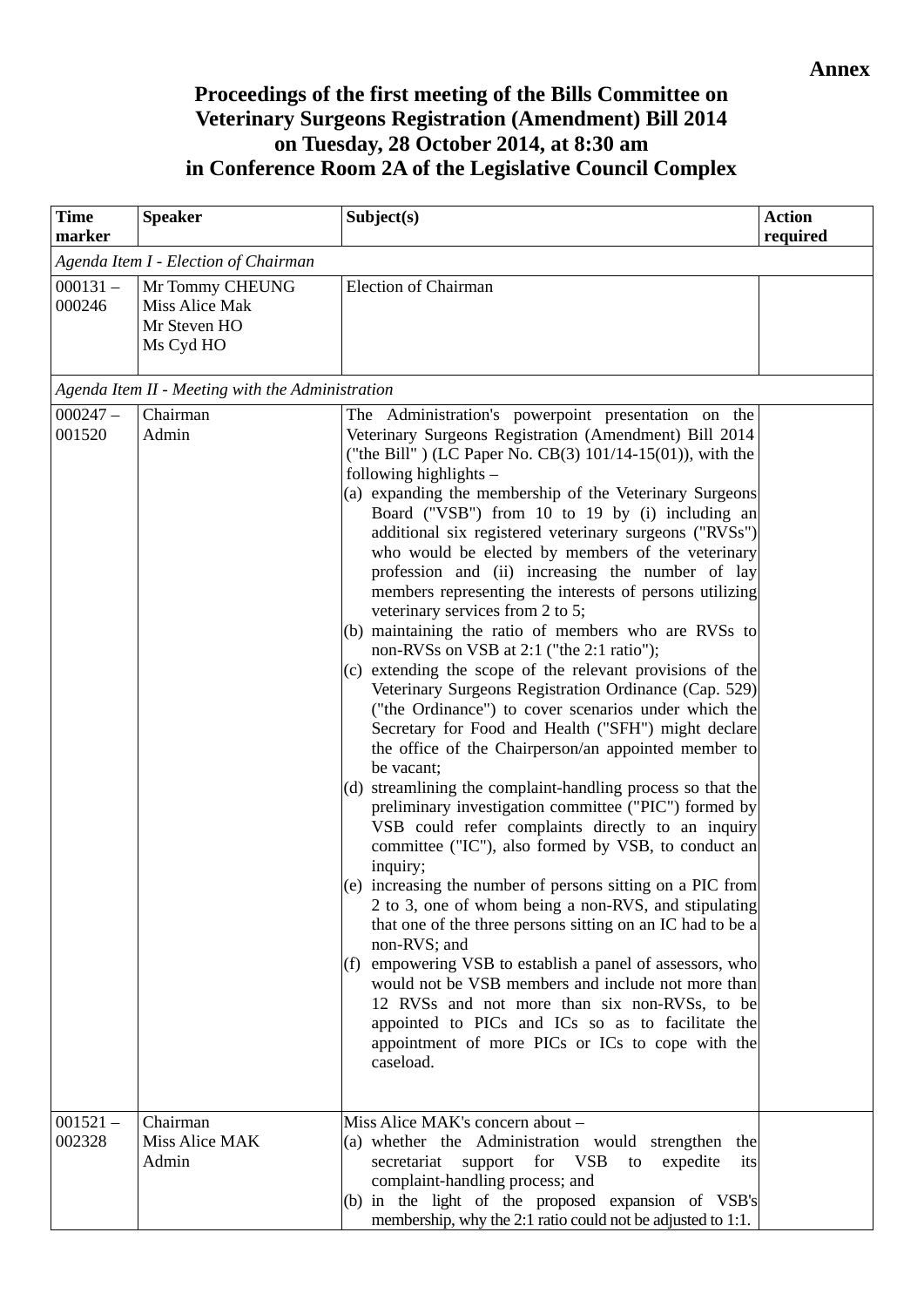| <b>Time</b>          | <b>Speaker</b>                 | Subject(s)                                                                                                                                                                                                                                                                                                                                                                                                                                                                                                                                                                                                                                                                                                                                                                                                                                                                                                                                | <b>Action</b>                       |
|----------------------|--------------------------------|-------------------------------------------------------------------------------------------------------------------------------------------------------------------------------------------------------------------------------------------------------------------------------------------------------------------------------------------------------------------------------------------------------------------------------------------------------------------------------------------------------------------------------------------------------------------------------------------------------------------------------------------------------------------------------------------------------------------------------------------------------------------------------------------------------------------------------------------------------------------------------------------------------------------------------------------|-------------------------------------|
| marker               |                                |                                                                                                                                                                                                                                                                                                                                                                                                                                                                                                                                                                                                                                                                                                                                                                                                                                                                                                                                           | required                            |
|                      |                                | Her suggestion that at least the ratios of RVSs to non-RVSs<br>on PIC and IC, which were set at 2:1 respectively, should be<br>adjusted to 1:1 to facilitate more objective examination of<br>complaints which had been mostly lodged by non-members<br>of the profession.                                                                                                                                                                                                                                                                                                                                                                                                                                                                                                                                                                                                                                                                |                                     |
|                      |                                | The Administration's response that –<br>(a) given the rise in the number of complaints received by<br>VSB and its increasing workload in recent years,<br>additional resources were provided to enhance the<br>secretariat support for VSB in 2012. The manpower<br>position of the VSB Secretariat would be subject to<br>review after implementation of the measures under the<br>Bill and, if necessary and justified, additional resources<br>would be sought in accordance with the established<br>resources allocation mechanism within the Government;<br>and<br>(b) under the current 2:1 ratio, VSB had been operating<br>well over the years in serving the public interests.<br>The<br>Administration saw no reasons for departing from this<br>ratio in the current revision exercise. It was noted that<br>in the case of veterinary surgeons regulatory bodies in<br>overseas jurisdictions, such as Australia, New Zealand |                                     |
|                      |                                | ("NZ") and the United Kingdom ("UK"), the ratio of<br>board members who were members of the profession to<br>non-members of the profession ranged from 2:1 to 3:1.<br>Upholding the 2:1 ratio was considered appropriate<br>given the principal tasks entrusted to VSB, namely<br>registration of veterinary surgeons and disciplinary<br>control of their professional activities. The 2:1 ratio<br>helped ensure that VSB had sufficient representation of<br>the veterinary profession and sufficient professional<br>knowledge for regulating the profession and handling<br>complaints relating to veterinary surgical practice,<br>which often required expert advice from experienced<br>veterinary surgeons.                                                                                                                                                                                                                      |                                     |
| $002329 -$<br>003159 | Chairman<br>Ms Cyd HO<br>Admin | The Chairman's observation that under the proposed The<br>expansion of VSB's membership, one of the six non-RVSs Administration<br>would be a medical and health professional from to take action<br>professions related to the veterinary profession and only as required in<br>five non-RVSs would be lay members.<br>Ms Cyd HO's support for including more lay members in<br>and setting an appropriate ratio of RVSs to non-RVSs on<br>VSB.<br>Ms Cyd HO's observation that under the proposed<br>expansion of VSB's membership, of the 19 members,<br>13 (including the Chairperson and six RVSs) would be<br>appointed by SFH and only six other RVSs would be<br>elected by members of the profession. Her view that all<br>RVSs on VSB should be elected by members of the                                                                                                                                                       | paragraph $3(a)$<br>of the minutes. |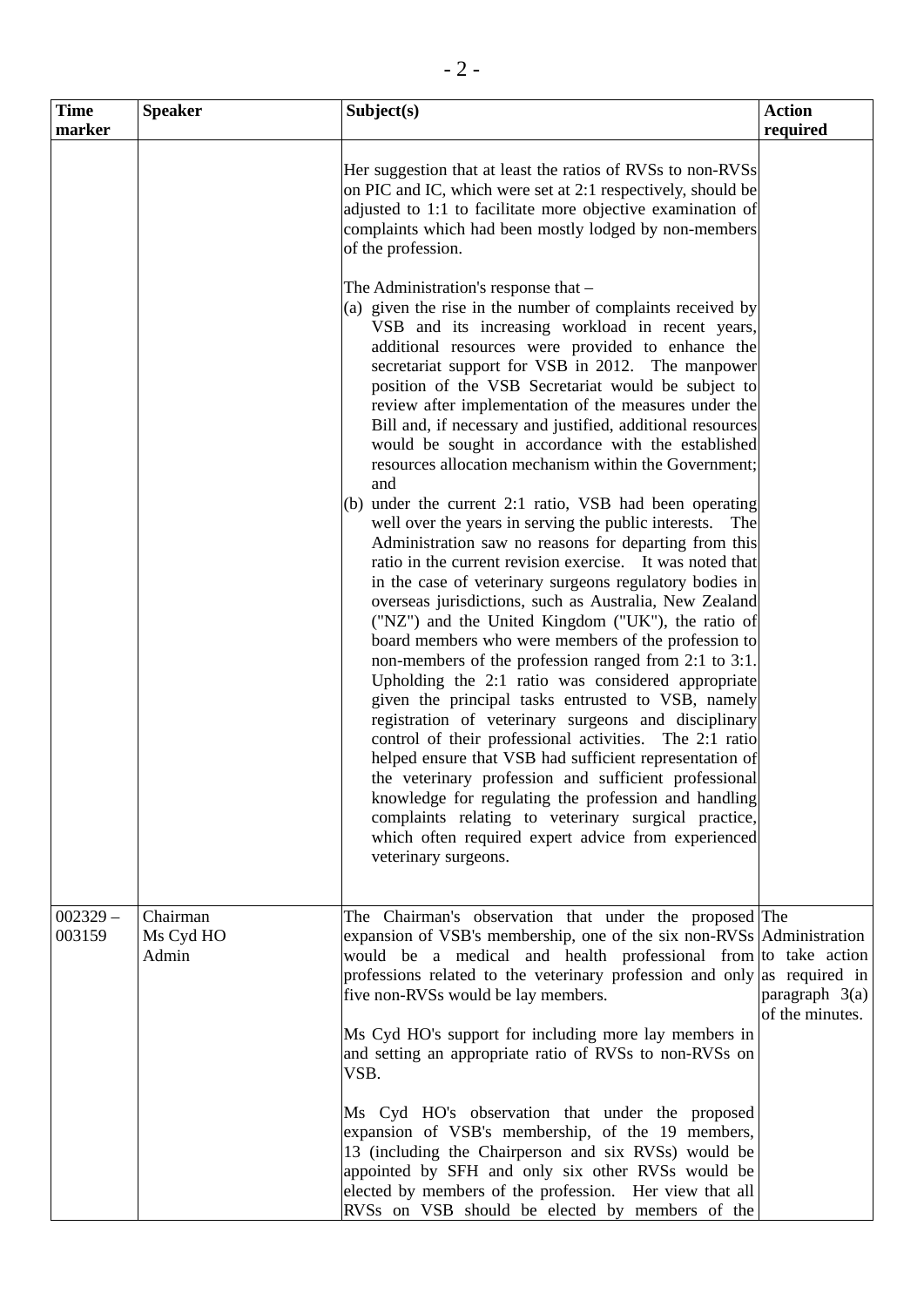| <b>Time</b>          | <b>Speaker</b>                         | Subject(s)                                                                                                                                                                                                                                                                                                                                                                                                                                                                                                                                                                                                                                                                                                                                                                                                                                                                                                                                                                                                                                                                                                                                                                                                                                                                                                                                                                                              | <b>Action</b>                                       |
|----------------------|----------------------------------------|---------------------------------------------------------------------------------------------------------------------------------------------------------------------------------------------------------------------------------------------------------------------------------------------------------------------------------------------------------------------------------------------------------------------------------------------------------------------------------------------------------------------------------------------------------------------------------------------------------------------------------------------------------------------------------------------------------------------------------------------------------------------------------------------------------------------------------------------------------------------------------------------------------------------------------------------------------------------------------------------------------------------------------------------------------------------------------------------------------------------------------------------------------------------------------------------------------------------------------------------------------------------------------------------------------------------------------------------------------------------------------------------------------|-----------------------------------------------------|
| marker               |                                        |                                                                                                                                                                                                                                                                                                                                                                                                                                                                                                                                                                                                                                                                                                                                                                                                                                                                                                                                                                                                                                                                                                                                                                                                                                                                                                                                                                                                         | required                                            |
|                      |                                        | profession and VSB should operate under the principle of<br>professional autonomy instead of being subject to<br>government control. Her concern about whether the<br>Administration had any target for promoting<br>the<br>self-regulation of the veterinary profession.<br>The Chairman's support for Ms Cyd HO's view that apart<br>from lay members who might not be chosen by election, all<br>RVSs on VSB should be elected by members of the<br>profession.                                                                                                                                                                                                                                                                                                                                                                                                                                                                                                                                                                                                                                                                                                                                                                                                                                                                                                                                      |                                                     |
|                      |                                        | The Administration's response that –<br>(a) the election of six RVSs by members of the veterinary<br>profession to VSB was proposed to enhance the<br>balanced representation on VSB and encourage greater<br>involvement of the profession in managing its own<br>This was considered appropriate having<br>affairs.<br>regard to such factors as the growth of the profession<br>over the years, and the need to ensure further healthy<br>development of the profession in the face of rising<br>expectations of the standards of veterinary services in<br>Hong Kong; and<br>(b) other regulatory bodies of the veterinary profession in<br>overseas jurisdictions also comprised appointed and<br>elected members, with appointed members making up a<br>higher proportion in the board composition.<br>For<br>example, the ratios of non-elected to elected members<br>in some veterinary regulatory bodies in Australia and<br>NZ were at about 3:2 and 4:3 respectively.<br>The Administration's undertaking to provide information<br>requested by members on the composition of (a) overseas<br>regulatory bodies comparable to VSB and (b) local and<br>overseas regulatory bodies in professions/industries other<br>than the veterinary profession, including the ratio of<br>appointed to elected members and the ratio of members of<br>the profession to non-members of the profession. |                                                     |
| $003200 -$<br>004132 | Chairman<br>Mr CHAN Chi-chuen<br>Admin | The Administration's undertaking to provide information The<br>requested by Mr CHAN Chi-chuen on -<br>(a) the average length of time taken by VSB to conclude a $\vert$ to take action<br>complaint from 2002 to 2006;<br>(b) the number of outstanding complaints up to the end of $\vert$ paragraph 3(b)<br>October 2014; and<br>(c) an assessment of how the handling of complaints could<br>be expedited (including the length of time to be<br>shortened, if any, for concluding a complaint) after<br>implementation of the relevant measures under the Bill.<br>The Chairman's view that it might be unnecessary for the<br>Administration to make a performance pledge on the<br>processing time of complaints, as the complexity of each<br>complaint varied, but the Administration should assess how<br>far the processing of complaints could be expedited and the                                                                                                                                                                                                                                                                                                                                                                                                                                                                                                                          | Administration<br>as required in<br>of the minutes. |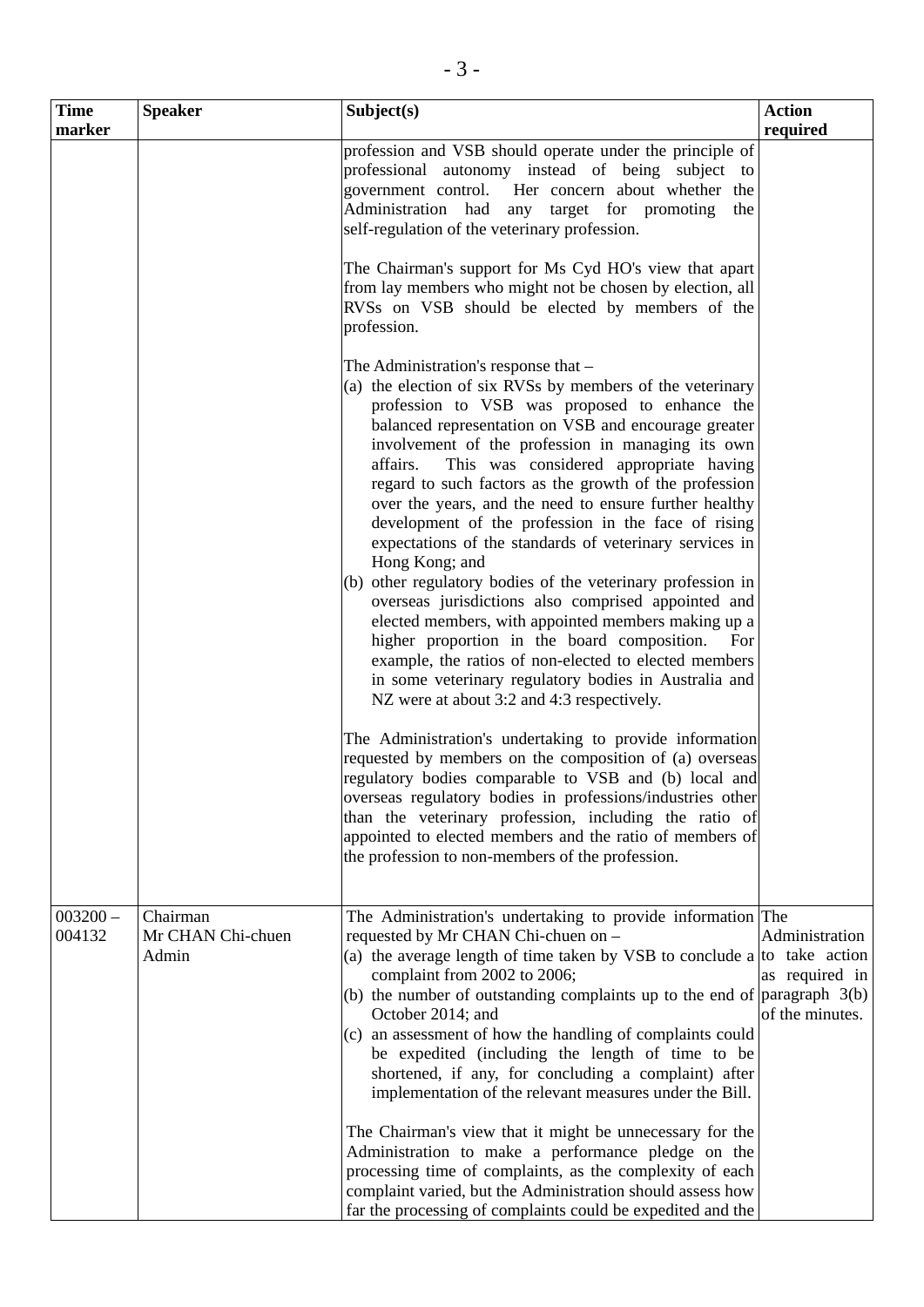| <b>Time</b> | <b>Speaker</b>  | Subject(s)                                                                                                             | <b>Action</b> |
|-------------|-----------------|------------------------------------------------------------------------------------------------------------------------|---------------|
| marker      |                 |                                                                                                                        | required      |
|             |                 | staffing strength could cope with the rising caseload after<br>implementation of the relevant measures under the Bill. |               |
|             |                 | The Administration's response that -                                                                                   |               |
|             |                 | (a) it had currently no plan to set a specific target on the                                                           |               |
|             |                 | processing time of a complaint but would consider how                                                                  |               |
|             |                 | best to come up with an indicator of the improvement                                                                   |               |
|             |                 | envisaged after implementation of the relevant                                                                         |               |
|             |                 | measures under the Bill;                                                                                               |               |
|             |                 | (b) any complaints received had been processed as soon as<br>possible, although the length of time required for        |               |
|             |                 | concluding a complaint would depend on its                                                                             |               |
|             |                 | complexity, including whether external expert advice                                                                   |               |
|             |                 | had to be sought; and                                                                                                  |               |
|             |                 | (c) at present, under the Ordinance, a complaint received                                                              |               |
|             |                 | by the Secretary to VSB was referred to a PIC, which<br>would decide whether to recommend VSB to refer the             |               |
|             |                 | complaint to an IC. To uphold procedural justice, the                                                                  |               |
|             |                 | non-RVS who had been involved in a PIC could not sit                                                                   |               |
|             |                 | on the IC of the same case. The limited availability                                                                   |               |
|             |                 | of non-RVSs on VSB had restricted the number of                                                                        |               |
|             |                 | PICs or ICs that might be formed concurrently.<br>The<br>proposed expansion of VSB's membership                        |               |
|             |                 | and<br>establishment of a panel of assessors would expand the                                                          |               |
|             |                 | pool of candidates who might sit on PICs or ICs and                                                                    |               |
|             |                 | enhance VSB's complaint-handling capacity.                                                                             |               |
|             |                 |                                                                                                                        |               |
| $004133 -$  | Chairman        | Mr CHAN Hak-kan's enquiries on -                                                                                       | The           |
| 004708      | Mr CHAN Hak-kan | (a) why the number of complaints received by VSB in Administration                                                     |               |
|             | Admin           | recent years (i.e. on average 50 complaints annually) to take actions                                                  |               |
|             |                 | was rather low, and whether this had been attributed to as required in                                                 |               |
|             |                 | the lack of complaint channels or public awareness of $\vert$ paragraphs 3(c)                                          |               |
|             |                 | such channels; and<br>(b) whether, in the Administration's assessment, the minutes.                                    | and 4 of the  |
|             |                 | number of complaints received would rise following                                                                     |               |
|             |                 | the implementation of the measures under the Bill; and                                                                 |               |
|             |                 | if so, whether the staffing support for VSB would be                                                                   |               |
|             |                 | strengthened correspondingly.                                                                                          |               |
|             |                 | Mr CHAN Hak-kan's suggestion that the Administration                                                                   |               |
|             |                 | should shorten the long processing time taken by VSB to                                                                |               |
|             |                 | conclude a complaint from the existing 16 months on                                                                    |               |
|             |                 | average to, for example, 12 months.                                                                                    |               |
|             |                 | The Administration's reiteration that -                                                                                |               |
|             |                 | (a) the complaint-handling process would be expedited                                                                  |               |
|             |                 | with the improvement to manpower deployment                                                                            |               |
|             |                 | following the expansion of VSB's membership; and                                                                       |               |
|             |                 | (b) the time taken to investigate a complaint would depend<br>Administration<br>its<br>complexity.<br>The<br>had<br>on |               |
|             |                 | reservation about setting a target on the time required                                                                |               |
|             |                 | for investigation of a complaint but would review the                                                                  |               |
|             |                 | processing time of complaints after implementation of                                                                  |               |
|             |                 | the measures under the Bill.                                                                                           |               |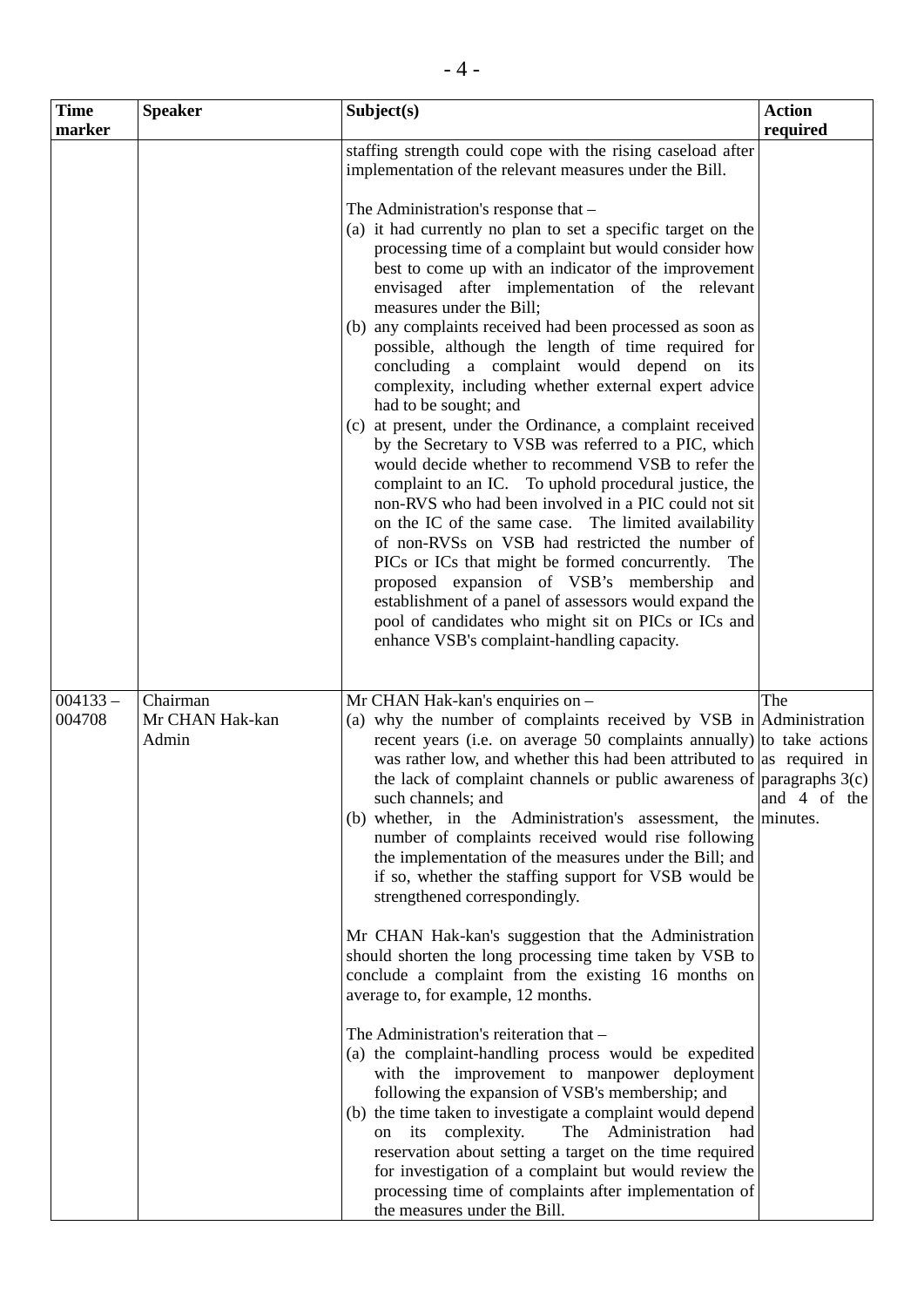| <b>Time</b>          | <b>Speaker</b>                       | Subject(s)                                                                                                                                                                                                                                                                                                                                                                                                                                                                                                                                                                                                                                                                                                                                                                                                                                                                                                                                                                                                                                                                                                                                                                                                                                                                                                                                                                                                                                                                                                                                                          | <b>Action</b>                                         |
|----------------------|--------------------------------------|---------------------------------------------------------------------------------------------------------------------------------------------------------------------------------------------------------------------------------------------------------------------------------------------------------------------------------------------------------------------------------------------------------------------------------------------------------------------------------------------------------------------------------------------------------------------------------------------------------------------------------------------------------------------------------------------------------------------------------------------------------------------------------------------------------------------------------------------------------------------------------------------------------------------------------------------------------------------------------------------------------------------------------------------------------------------------------------------------------------------------------------------------------------------------------------------------------------------------------------------------------------------------------------------------------------------------------------------------------------------------------------------------------------------------------------------------------------------------------------------------------------------------------------------------------------------|-------------------------------------------------------|
| marker               |                                      |                                                                                                                                                                                                                                                                                                                                                                                                                                                                                                                                                                                                                                                                                                                                                                                                                                                                                                                                                                                                                                                                                                                                                                                                                                                                                                                                                                                                                                                                                                                                                                     | required                                              |
|                      |                                      | At Mr CHAN Hak-kan's request, the Administration's<br>undertaking to report the progress of VSB's handling of<br>complaints to the relevant Panel of the Legislative Council<br>at regular intervals after implementation of the measures<br>under the Bill.<br>On Mr CHAN Hak-kan's enquiry on the criteria that SFH<br>would consider when appointing lay members to VSB, the<br>Administration's response that the lay members appointed<br>should represent the interests of persons utilizing<br>veterinary services, with a view to facilitating the balanced<br>representation on VSB. The Administration's undertaking<br>to provide the background of lay members appointed to<br>VSB since its establishment.                                                                                                                                                                                                                                                                                                                                                                                                                                                                                                                                                                                                                                                                                                                                                                                                                                             |                                                       |
|                      |                                      |                                                                                                                                                                                                                                                                                                                                                                                                                                                                                                                                                                                                                                                                                                                                                                                                                                                                                                                                                                                                                                                                                                                                                                                                                                                                                                                                                                                                                                                                                                                                                                     |                                                       |
| $004709 -$<br>005355 | Chairman<br>Dr Kenneth CHAN<br>Admin | Dr Kenneth CHAN's view that the effectiveness of the The<br>measures under the Bill would hinge on whether VSB Administration<br>would be provided with sufficient support.<br>In connection with section 7 of the Ordinance which paragraphs<br>provides for the appointment of a secretary and a legal $3(d)$ and (e) of<br>adviser to VSB, Dr Kenneth CHAN's enquiry on whether the minutes.<br>the Administration would review the establishment and<br>functions of the VSB Secretariat, with a view to meeting<br>the public expectation of the measures for VSB under the<br>Bill.<br>The Administration's response that the VSB Secretariat,<br>established within the Agriculture, Fisheries<br>and<br>Conservation Department, currently had a total of 10 staff.<br>They included a senior executive officer, executive<br>officers/assistants and clerical staff, some of whom were<br>non-civil service contract staff. A legal adviser was also<br>appointed. While the staffing support for the Secretariat<br>was strengthened in 2012, the Administration would<br>monitor the situation and consider enhancing the<br>manpower as and when necessary.<br>At the requests of Dr Kenneth CHAN and the Chairman,<br>the Administration's undertaking to provide a comparison<br>between the workflows in connection with the handling of<br>complaints and conduct of disciplinary proceedings under<br>the relevant provisions (such as section 18) of the<br>Ordinance before and after implementation of the relevant<br>measures under the Bill. | to take actions<br>as required in                     |
|                      |                                      |                                                                                                                                                                                                                                                                                                                                                                                                                                                                                                                                                                                                                                                                                                                                                                                                                                                                                                                                                                                                                                                                                                                                                                                                                                                                                                                                                                                                                                                                                                                                                                     |                                                       |
| $005356 -$<br>010921 | Chairman<br>Mr Paul TSE<br>Admin     | Mr Paul TSE's concern about whether VSB should be The<br>subject to more public monitoring or self-regulation by the Administration<br>veterinary profession, and his enquiry on the background to take action<br>of the two incumbent lay members on VSB.<br>The Administration's response that -                                                                                                                                                                                                                                                                                                                                                                                                                                                                                                                                                                                                                                                                                                                                                                                                                                                                                                                                                                                                                                                                                                                                                                                                                                                                  | as required in<br>paragraph $3(f)$<br>of the minutes. |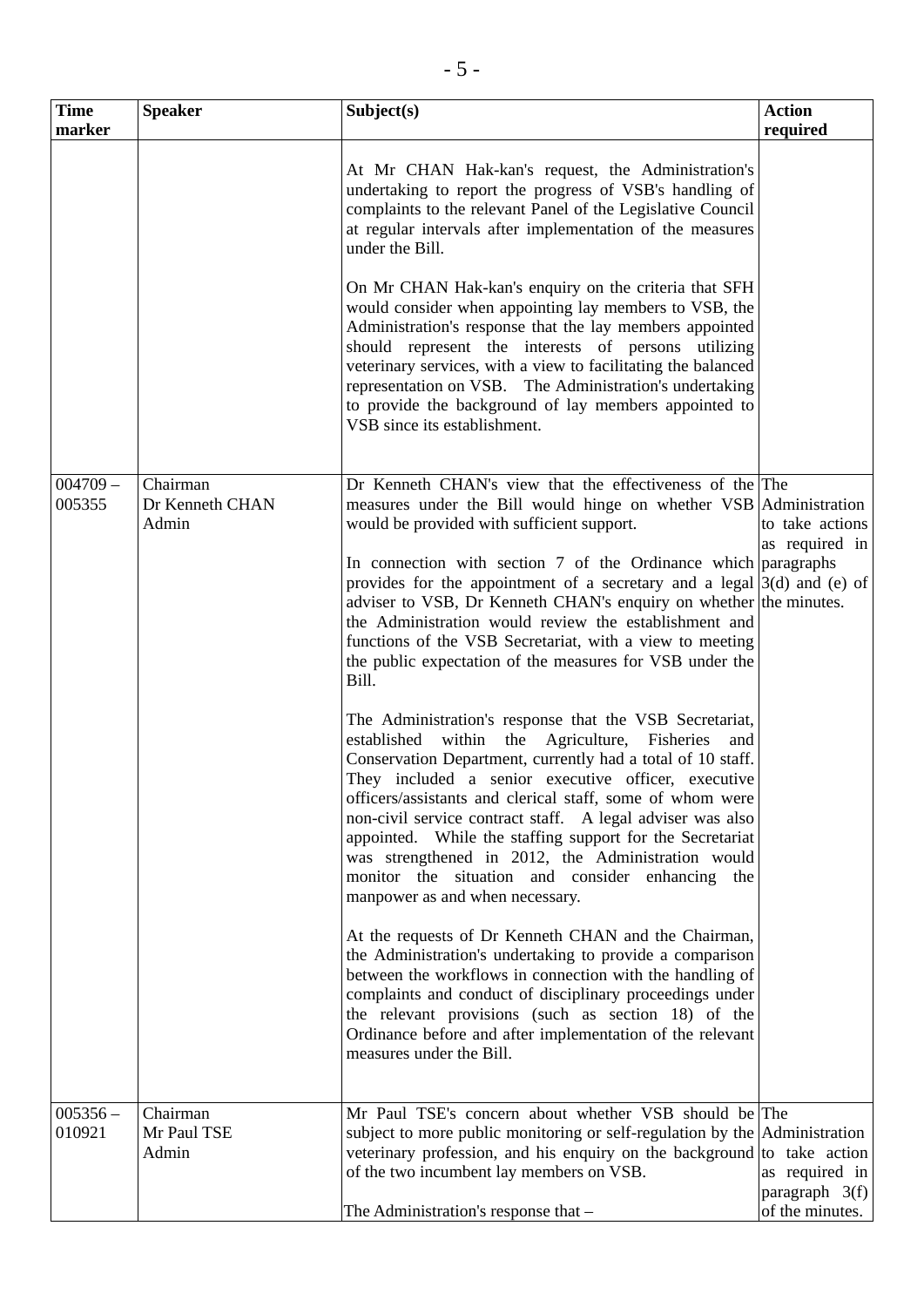| <b>Time</b><br>marker | <b>Speaker</b>                 | Subject(s)                                                                                                                                                                                                                                                                                                                                                                                                                                                                                                                                                                                                                                                                                                                                                                                                                                                                                                                                                                                                                                                                                                                                                                                                                                                                                                                                                                                                                                                                                                                                                                                                                                                                                                                                                                                                                                  | <b>Action</b><br>required |
|-----------------------|--------------------------------|---------------------------------------------------------------------------------------------------------------------------------------------------------------------------------------------------------------------------------------------------------------------------------------------------------------------------------------------------------------------------------------------------------------------------------------------------------------------------------------------------------------------------------------------------------------------------------------------------------------------------------------------------------------------------------------------------------------------------------------------------------------------------------------------------------------------------------------------------------------------------------------------------------------------------------------------------------------------------------------------------------------------------------------------------------------------------------------------------------------------------------------------------------------------------------------------------------------------------------------------------------------------------------------------------------------------------------------------------------------------------------------------------------------------------------------------------------------------------------------------------------------------------------------------------------------------------------------------------------------------------------------------------------------------------------------------------------------------------------------------------------------------------------------------------------------------------------------------|---------------------------|
|                       |                                | (a) the 2:1 ratio on VSB was appropriate when compared<br>to overseas regulatory bodies of the veterinary<br>profession which had adopted similar ratios and some<br>local regulatory bodies in other professions such as the<br>Medical Council of Hong Kong. The election of<br>RVSs to VSB would help VSB cope with the<br>development of the veterinary profession and the<br>higher public expectation of the standards of veterinary<br>services in Hong Kong;<br>(b) as the complaints received by VSB usually alleged<br>professional misconduct relating to administration of<br>anesthetic agents or<br>medications<br>and<br>$X$ -ray<br>examination etc., members of the profession would<br>have better understanding of such complaints.<br>In<br>some cases, advice from overseas experts might also be<br>sought;<br>(c) the Administration would continue to keep in view the<br>participation of non-members of the veterinary<br>profession in the complaint-handling process; and<br>(d) of the two incumbent lay members on VSB, one was a<br>university professor and the other was a school<br>principal, both of whom were pet owners and should<br>be able to represent the interests of persons utilizing<br>veterinary services.<br>On Mr Paul TSE's enquiry on whether, under VSB's<br>disciplinary proceedings, the RVSs being complained of<br>might opt for an open or closed hearing and their right to<br>legal representation, the Administration's response that all<br>hearings conducted by VSB were normally closed hearings<br>and all parties involved had the right to legal<br>representation.<br>The Administration's undertaking to<br>provide the relevant information on the practices adopted<br>by other local and overseas professional regulatory bodies<br>for disciplinary proceedings. |                           |
| $010922 -$<br>011645  | Chairman<br>Ms Cyd HO<br>Admin | Ms Cyd HO's view that in the accounting, medical and<br>professions<br>social work<br>in Hong Kong,<br>their<br>representatives on the boards of the relevant regulatory<br>bodies were mainly elected from the respective<br>professions. Her request for the Administration to -<br>(a) revisit the ratio of appointed to elected members on<br>VSB and enhance the public monitoring over VSB;<br>and<br>(b) support lay members outnumbering RVSs on PIC and<br>IC where RVSs should contribute their expertise in<br>support of lay members, as similar investigative<br>committees did in overseas jurisdictions.<br>On Ms Cyd HO's concern about the difficulty in looking for<br>RVSs in Hong Kong who had no commercial interests to<br>serve on VSB and whether any standing mechanism was in<br>place for VSB to seek assistance from overseas experts, the<br>Administration's response that in overseas jurisdictions                                                                                                                                                                                                                                                                                                                                                                                                                                                                                                                                                                                                                                                                                                                                                                                                                                                                                                          |                           |